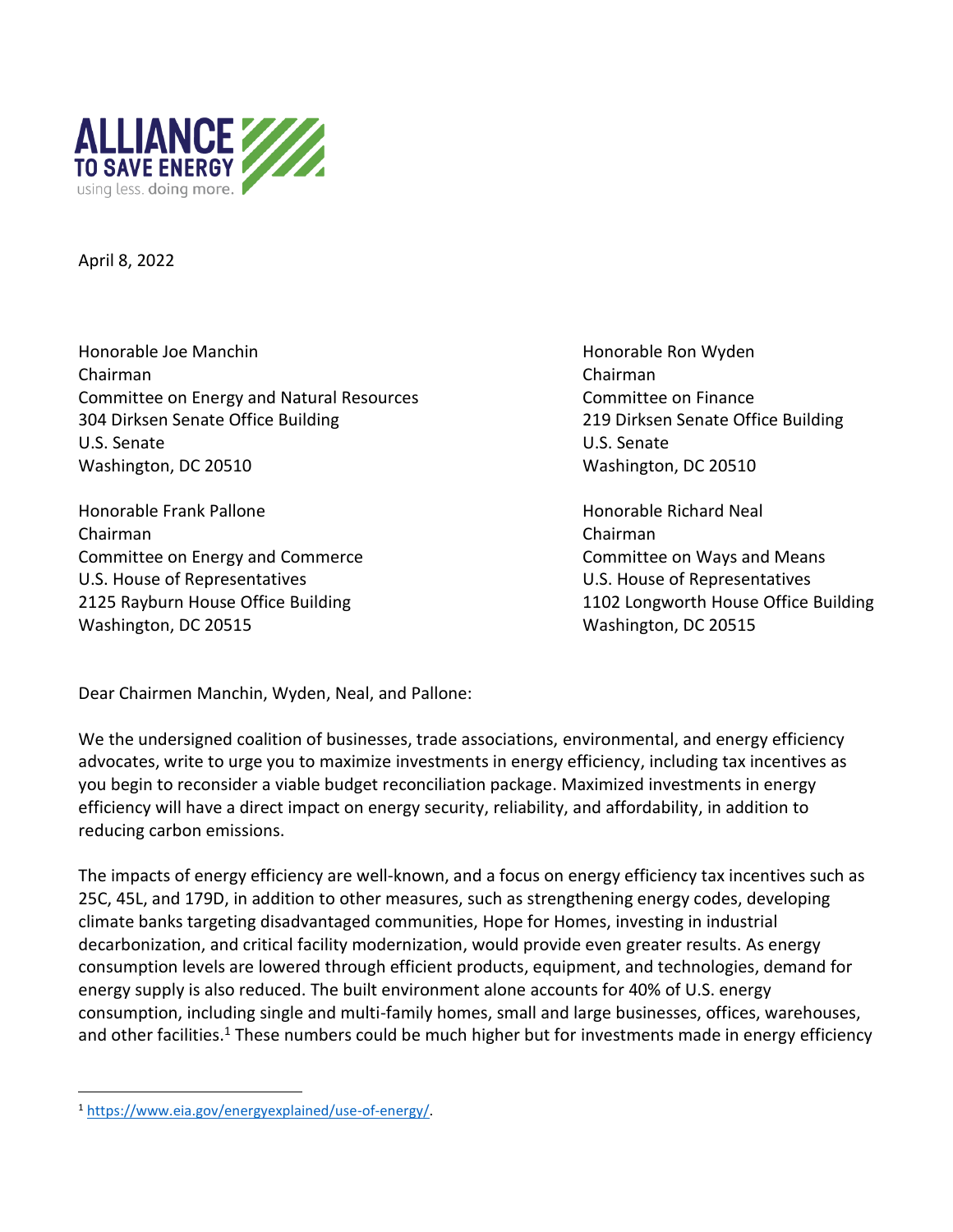since 1980, reducing energy consumption by 60%.<sup>2</sup> Importantly, these same investments avoid nearly \$800 billion more per year in energy costs for consumers.<sup>3</sup>

Energy efficiency should play an essential role in U.S. energy policy and should be seen as necessary and critical to help address the nation's energy challenges. Arguably, efficiency investments are even more critical when considering avoided infrastructure costs, in addition to adding greater energy system reliability because of reduced demand.<sup>4</sup>

Moreover, energy efficiency is one of the most cost effective and fastest ways to reduce carbon emissions. <sup>5</sup> As indicated in the recent report *[Halfway There](https://www.aceee.org/fact-sheet/halfway-there)*, energy efficiency alone can reduce carbon emissions by 50% by 2050, and according to the International Energy Agency (IEA), over 40% of the emission reduction objectives of the Paris Agreement can be achieved through energy efficiency by 2040.

Furthermore, when examining the economic impact, energy efficiency is currently the largest employer in the clean energy workforce, employing over 2.1 million people in the U.S. — nearly seven times that of the wind and solar industries combined, and 12 times the size of the entire coal industry. These jobs pay on average \$24.44 an hour, or 28% higher than the national median.<sup>6</sup>

As you consider moving forward with a budget reconciliation package and tackling our energy challenges and future preparedness, we urge you to make substantive investments in energy efficiency. We thank you for your continued leadership on these important issues. If you have any questions or need additional information, please contact Vincent Barnes of the Alliance to Save Energy, at [vbarnes@ase.org.](mailto:vbarnes@ase.org)

Sincerely,

2G Energy Inc. A.O. Smith ACEEE Acuity Brands Inc. Air-Conditioning, Heating, and Refrigeration Institute Alliance to Save Energy Ameresco American Gas Association American Institute of Architects ASHRAE Association of Energy Engineers

3 *Id*.

<sup>2</sup> [https://energyefficiencyimpact.org.](https://energyefficiencyimpact.org/)

<sup>4</sup> [https://www.energy.gov/eere/energy-efficiency.](https://www.energy.gov/eere/energy-efficiency) Also see[: https://www.epa.gov/statelocalenergy/local-energy-efficiency](https://www.epa.gov/statelocalenergy/local-energy-efficiency-benefits-and-opportunities)[benefits-and-opportunities.](https://www.epa.gov/statelocalenergy/local-energy-efficiency-benefits-and-opportunities)

<sup>5</sup> [https://www.epa.gov/statelocalenergy/local-energy-efficiency-benefits-and-opportunities.](https://www.epa.gov/statelocalenergy/local-energy-efficiency-benefits-and-opportunities)

<sup>6</sup> [https://e4thefuture.org/wp-content/uploads/2021/10/Energy-Efficiency-Jobs-in-America\\_National-Summary-2021.pdf.](https://e4thefuture.org/wp-content/uploads/2021/10/Energy-Efficiency-Jobs-in-America_National-Summary-2021.pdf)